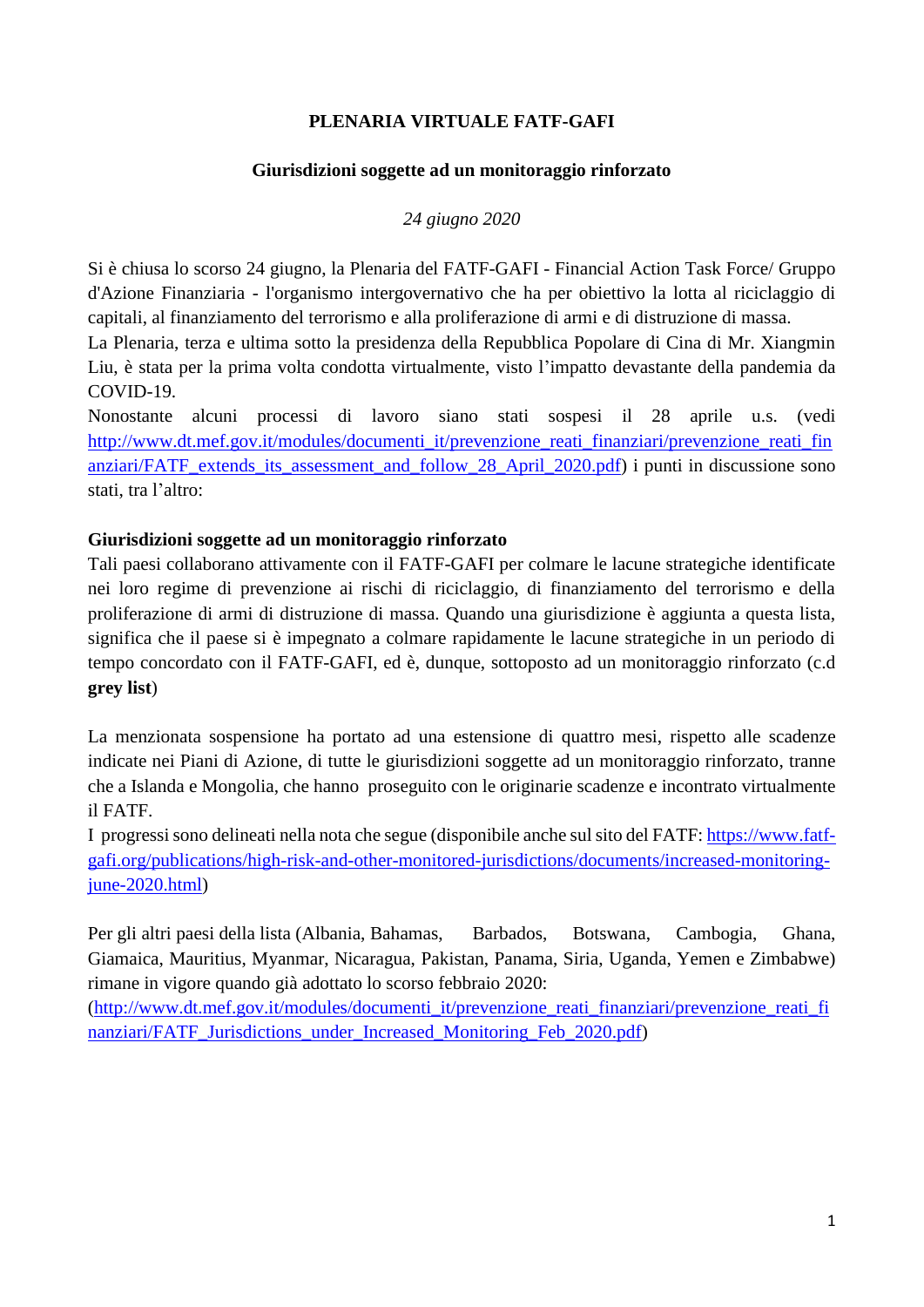# Jurisdictions under Increased Monitoring – 30 June 2020

Jurisdictions under increased monitoring are actively working with the FATF to address strategic deficiencies in their regimes to counter money laundering, terrorist financing, and proliferation financing. When the FATF places a jurisdiction under increased monitoring, it means the country has committed to resolve swiftly the identified strategic deficiencies within agreed timeframes and is subject to increased monitoring. This list is often externally referred to as the 'grey list'.

The FATF and FATF-style regional bodies (FSRBs) continue to work with the jurisdictions noted below and to report on the progress made in addressing the identified strategic deficiencies. The FATF calls on these jurisdictions to complete their agreed action plans expeditiously and within the proposed timeframes. The FATF welcomes their commitment and will closely monitor their progress. The FATF does not call for the application of enhanced due diligence to be applied to these jurisdictions, but encourages its members to take into account the information presented below in their risk analysis.

The FATF continues to identify additional jurisdictions, on an on-going basis, that have strategic deficiencies in their regimes to counter money laundering, terrorist financing, and proliferation financing. A number of jurisdictions have not yet been reviewed by the FATF and FSRBs.

On 28 April, the FATF decided on a general pause in the review process for the list of jurisdictions under increased monitoring,

[FATF extends its assessment and follow-up deadlines in response to COVID-19](http://www.fatf-gafi.org/publications/fatfgeneral/documents/mer-postponement-covid-19.html) (28 April 2020)

The FATF granted jurisdictions an additional four months for deadlines, with the exception of Mongolia and Iceland who requested to continue on their original schedule. As a result, the FATF reviewed and virtually met with only these jurisdictions and the result of these discussions is noted below.

### **Iceland**

In October 2019, Iceland made a high-level political commitment to work with the FATF to strengthen the effectiveness of its AML/CFT regime and address any related technical deficiencies. At its June 2020 Plenary, the FATF made the initial determination that Iceland has substantially completed its action plan and warrants an onsite assessment to verify that the implementation of Iceland's AML/CFT reforms has begun and is being sustained, and that the necessary political commitment remains in place to sustain implementation in the future. Specifically, Iceland has made the following key reforms: (1) ensuring the access to accurate basic and beneficial ownership information for legal persons by competent authorities in a timely manner; (2) introducing an automated system for STR filing and enhancing the FIU's capacity in its strategic and operational analysis; (3) ensuring implementation of TFS requirements among FIs and DNFBPs through effective supervision; and (4) enabling effective oversight and monitoring of NPOs with adequate resources and in line with the identified TF risks. The FATF will continue to monitor the COVID-19 situation and conduct an on-site visit at the earliest possible date.